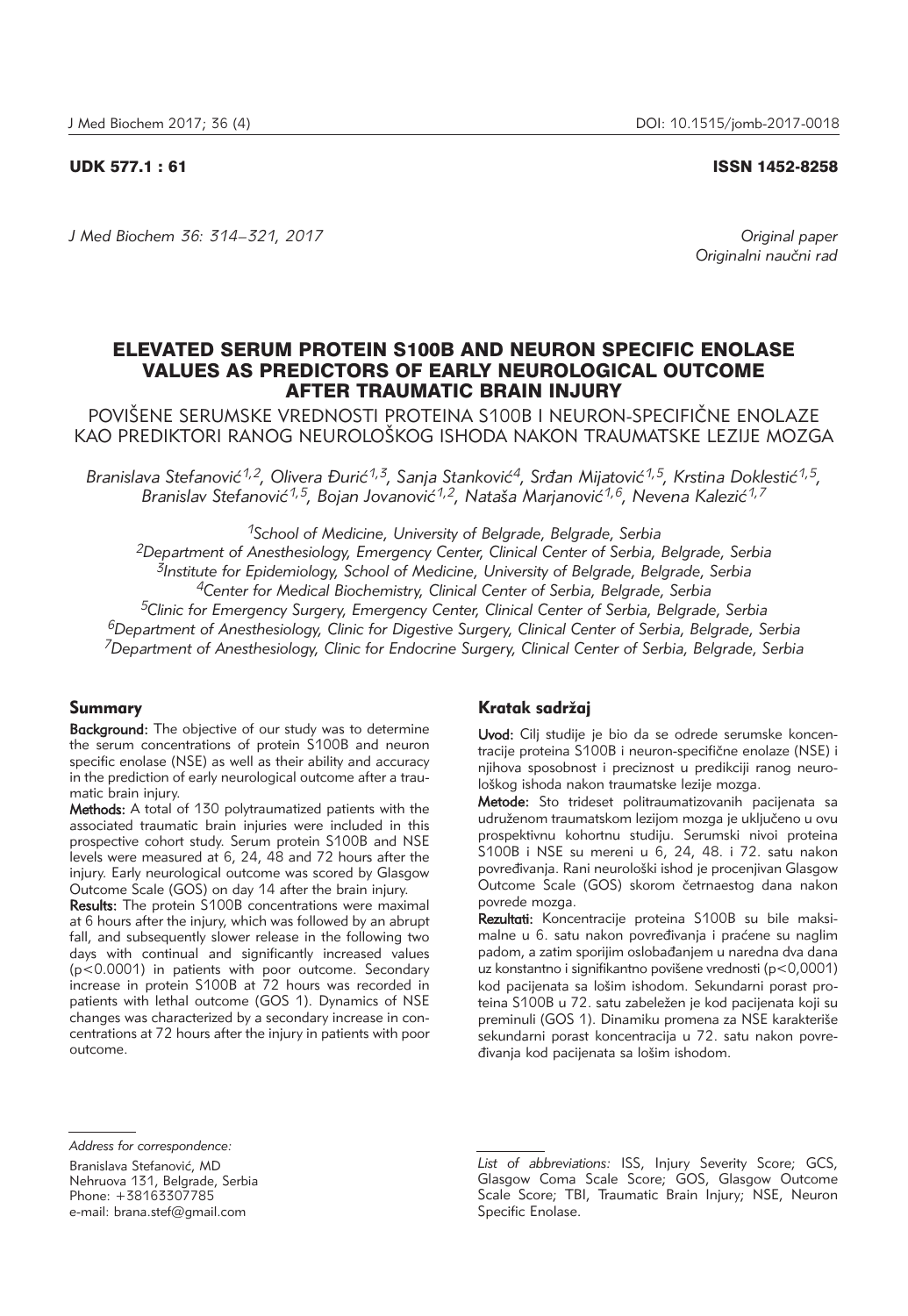Conclusions: Both markers have good predictive ability for poor neurological outcome, although NSE provides better discriminative potential at 72 hours after the brain injury, while protein S100B has better discriminative potential for mortality prediction.

Keywords: traumatic brain injury, protein S100B, neuron specific enolase, outcome

# Introduction

Traumatic brain injury is a global public, medical and socioeconomic problem, and a leading cause of mortality and life-time disabilities worldwide, regardless of the geographical region (1, 2). Traumatic brain injury occurs when an external force causes harm to the skull and the content of the skull cavity, causing transient or permanent damage, functional disorder or psychosocial and behavioral maladaptivity (3, 4). The most common causes are as follows: traffic traumatism, industrial traumatism, falls from height and violence. In spite of modern diagnostic procedures and advanced multidisciplinary intensive treatment of these patients, the percentage of mortality and morbidity remains high.

The past few decades were marked by growing interest in the biochemical markers of cerebral lesions in both experimental (5) and clinical neuro-traumatology (6). Based on numerous clinical studies, protein S100B and neuron specific enolase are promising predictive markers of both early and long-term outcome after traumatic brain injury. Protein S100B is a small cytosolic dimer protein, of the calcium-binding protein type, with a molecular mass of 21 kDa on average, and a biological half-life of 30 minutes to 2 hours (7). It is primarily located in the cytoplasm of Schwann and astroglial cells, but it may also be found in the cells beyond the nervous system: adipocytes, chondrocytes and melanoma cells. In distinction from other markers, it is actively excreted in the extracellular space, but is also passively released after cellular destruction (8). Clinical protein S100B is a safe and reliable marker of brain damage and a good indicator of outcome after traumatic brain injury (9). Protein S100B is also a very precise predictor of mortality after 24, 48 and 72 hours of trauma. Sensitivity and specificity for mortality prediction after traumatic brain injury are more accurate after isolated brain trauma in relation to multiple traumas associated with traumatic brain injury.

Neuron specific enolase is an isoenzyme of the glycolytic enzyme enolase, with a molecular mass of 78 kDa and biological half-life of 48 hours (10). It is predominantly located in the cytoplasm of neurons, and, therefore, it is the only marker which directly estimates functional neuronal damage. Clinically, NSE is a marker of neuronal damage, and its elevated serum concentrations may be detected after traumatic brain injury. It is an evidence-based claim that Zaključak: Oba markera imaju dobru prediktivnu sposobnost za loši neurološki ishod, mada NSE obezbeđuje bolji diskriminativni potencijal u 72. satu nakon povrede mozga, dok protein S100B ima bolji diskriminativni potencijal u predikciji mortaliteta.

Ključne reči: povreda mozga, protein S100B, neuronspecifična enolaza, ishod

increased serum NSE concentrations correlate with poor outcome and clinical complications in intensive therapy units after brain trauma as well as multiple traumas (11, 12).

# Patients and Methods

#### *Study design*

This was a prospective, cohort study completed in the period from January 2015 to January 2016. The study included 130 polytraumatized patients with the associated traumatic brain injury (TBI), hospitalized in the Central Intensive Therapy Unit of the Clinic for Emergency Surgery, Clinical Center of Serbia in conjunction with the Department of emergency laboratory diagnostics of the Center for Medical Biochemistry, Clinical Center of Serbia, Belgrade.

#### *Patients*

Key mechanisms of injury were traffic traumatism and fall from height over 3 m. The inclusion criteria were: age ranging from 18–65 years, polytraumatized patients with the associated TBI of varying severity. Exclusion criteria were: patients with a history of neurological and psychiatric diseases and disorders, and patients addicted to drugs, opioids and alcoholic beverages.

Initially, the level of injury severity was estimated by the Injury Severity Score (ISS), and the level of craniocerebral injury severity was assessed by the Glasgow Coma Score (GCS). ISS was estimated in the Emergency department, immediately upon a patient's admission, while GCS was determined during the first contact with a patient, before intubation, sedation and/or muscular relaxation, according to the ATLS Protocols for management of polytraumatized and Brain Trauma Foundation Guidelines for TBI patients. Functional neurological outcome on day 14 after the trauma was estimated by the Glasgow Outcome Scale (GOS) score. According to the GOS score, our patients were divided into two groups: 1) patients with unfavorable outcome  $GOS \leq 3$  and 2) patients with favorable outcome GOS 4–5.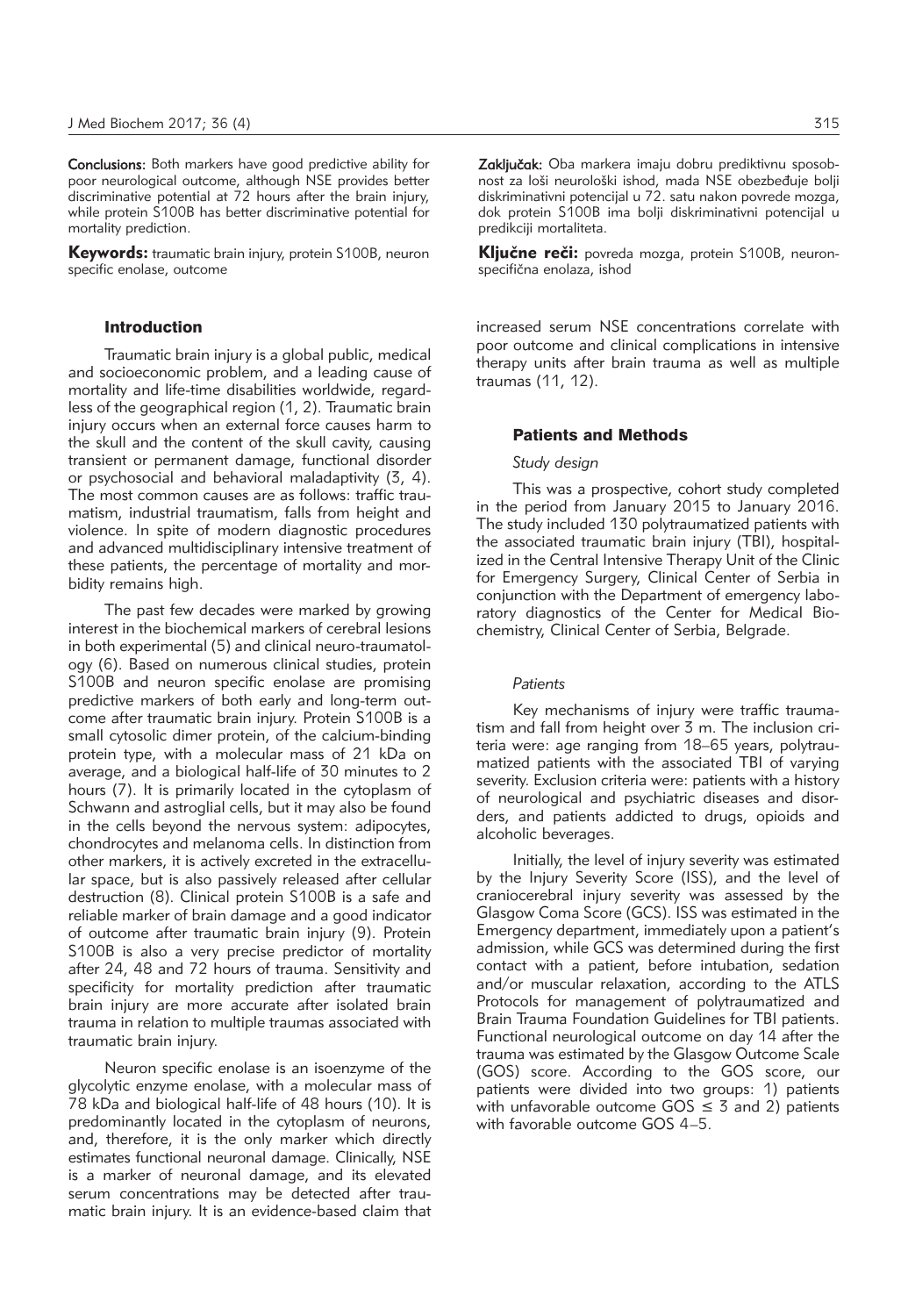## *Neuroradiological examination*

Neuroradiological examinations were based on cranial CT scans. The initial cranial CT scans were assessed according to the Marshall CT classification and Rotterdam CT scores. For easier presentation of the results of initial CT diagnostics, the study used the following CT presentations: subdural hematoma (SDH), epidural hematoma (EDH), traumatic subarachnoid hemorrhage (tSAH), cerebral contusion and diffuse axonal injury.

#### *Neurobiochemical examination*

This examination includes measurements of serum protein S100B and NSE. Venous blood samples were collected for protein S100B and NSE first at 6 h after the injury, and thereupon at 24 h, 48 h and 72 h after the injury. The period of 72 hours was assumed as an early period after brain injury in polytraumatized patients, according to clinical and radiological findings. As such, both daily biomarkers' levels were taken till the period of 72 hours.

These samples were centrifuged at 4000 rpm for 10 minutes and the serum samples were used for determination of NSE and protein S100B levels. Measurement of the serum protein S100B and NSE was done by an electro-chemiluminescence immunoassay on a Roche Cobas 6000/e601 automated analyzer (Roche Diagnostics, Mannheim, Germany). According to the manufacturer's package insert, Roche Cobas S100 (S100A1 and S100b) reagent kit (Roche Diagnostics GmbH, Germany) had a measurement range of 0.005 to 39  $\mu$ g/L with a limit of detection of  $0.005 \mu g/L$ . The Roche S100B assay revealed intra- and inter-assay coefficients of variation between 0.7% and 3.1%. According to the manufacturer's package insert, Roche Cobas NSE reagent kit (Roche Diagnostics GmbH, Germany) had a measurement range of  $0.050-370 \mu g/L$  with a limit of detection of  $0.05 \mu g/L$ . The NSE reference value in our laboratory was  $<$  16.3  $\mu$ g/L. The Roche NSE assay revealed intra- and inter-assay coefficients of variation between 0.6% and 3.8%.

#### *Statistical analysis*

The Kolmogorov-Smirnov test was performed to assess the assumption of normality of continuous variables. Normally distributed continuous data were presented as mean  $\pm$  SD and skewed data were presented as median (IQR, inter-quartile range). Categorical data were presented as frequency (percentage). Comparison of neuro-biomarker concentrations between two groups of GOS was done using Mann-Whitney U test. Receiver operation characteristic analysis was done and c-statistic was calculated for both neuro-biomarkers in order to examine their discriminative ability to predict unfavorable outcome and mortality after 14 days. The comparisons of areas under the curves of protein S100B and NSE at different time points were done by De Long method. Optimal diagnostic cut-off values were calculated using Youden Index. The sensitivity, specificity, likelihood ratios and predictive values were calculated for previously calculated cut-off values. All tests were two-sided and p-values  $\leq$  0.05 were considered as statistically significant. Statistical analysis was done using SPSS 20.0 software (IBM Corp., Armonk, NY, USA) and Med Calc Version 12.5.0.0 for Windows (Med Calc Software bvba, Ostend, Belgium).

# **Results**

A total of 130 patients (100 males and 30 females) with traumatic brain injuries were included in the study. The mean age  $\pm$  SD of patients was 40.2±13.8. The major mechanism of trauma was motor vehicle crush (113 patients, 86.9%) followed by fall from height (17 patients, 13.1%). The majority of patients sustained moderate head injuries (median GCS of 9) and were critically injured according to mean ISS  $\pm$  SD, 34.2 $\pm$ 15.9. Unfavorable outcome after 14 days of follow-up occurred in 44 (33.8%) patients, while 15 patients (11.5%) died. Considering the initial CT findings, assessed by the Marshall CT classification and Rotterdam CT score, 24.6% patients underwent neurosurgical operation (evacuated mass lesions) while 6.2% had unsurvivable lesions (*Table I*).

The concentrations of protein S100B and NSE, and the comparisons of these concentrations between the patients with good outcome and those with bad outcome on day 14 after TBI were shown in *Table II*. Median concentrations of protein S100B and NSE at 6 h, 24 h, 48 h and 72 h from TBI were 0.67 mg/L, 0.24 mg/L, 0.12 mg/L and 0.09 mg/L, and 38.2 mg/L, 24.4 mg/L, 16.0 mg/L and 15.4 ug/L, respectively. Notably, levels of both neuro-biomarkers were, at every measurement point, significantly higher in the group of patients who experienced bad outcome than those with good outcome.

Areas under the ROC curves and c-statistics analysis of protein S100B and NSE (at four different time points) for prediction of unfavorable outcome were presented in *Table III*, while ROC curves were plotted in *Figures 1* and *2*, respectively. While protein S100B evinced moderate discriminative ability to predict unfavorable outcome in patients with TBI at all four time points (AUCs 0.7–0.8), NSE showed the best discriminative ability for unfavorable outcome at 72 h after TBI according to an AUC of 0.856 (95% CI, 0.788–0.923, p<0.0001). Optimal cut-off value for this biomarker at 72 h was  $15.5 \,\mu g/L$ , with 94.9% sensitivity, 72.1% specificity and positive likelihood ratio 3.4. Optimal cut-off values for all time points of protein S100B and NSE were presented in *Table IV*.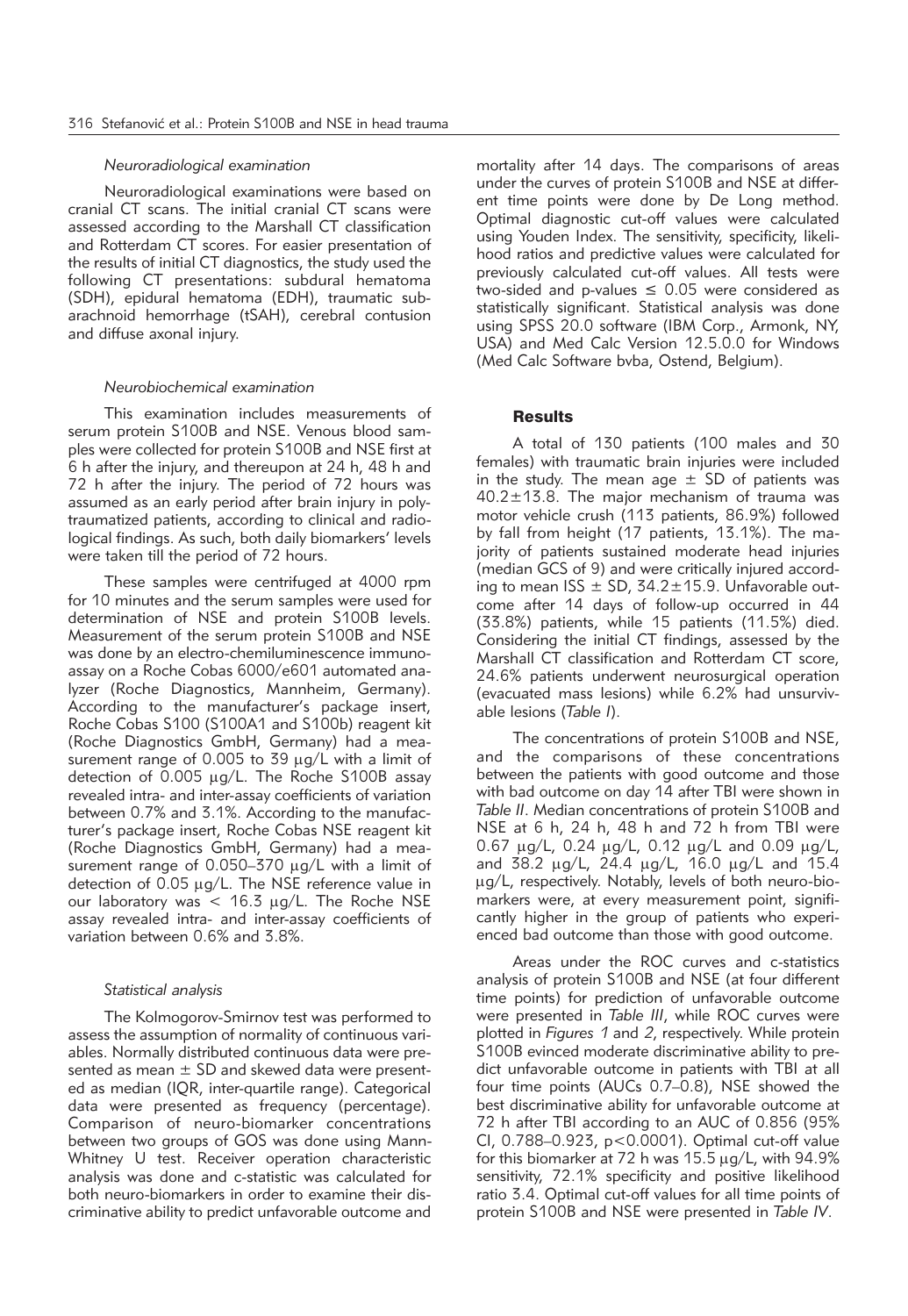|  |  |  |  |  | <b>Table I</b> Demographic and clinical characteristics of patients (n=130). |  |  |  |  |
|--|--|--|--|--|------------------------------------------------------------------------------|--|--|--|--|
|--|--|--|--|--|------------------------------------------------------------------------------|--|--|--|--|

| Age (years), mean ± SD                | $40.2 \pm 13.8$ |
|---------------------------------------|-----------------|
| $18 - 25$                             | 25 (19.2)       |
| $26 - 64$                             | 101 (77.7)      |
| 65                                    | 4(3.1)          |
| Gender (males), n (%)                 | 100 (76.9)      |
| GCS, median (IQR)                     | 9(4)            |
| Mild (13-15)                          | 10(7.7)         |
| Moderate (9-13)                       | 70 (53.8)       |
| Severe $( \leq 8)$                    | 50 (38.5)       |
| Marshall score                        |                 |
|                                       | 9(6.9)          |
| $\vert\vert$                          | 36 (27.7)       |
| $\mathbf{III}$                        | 30 (23.1)       |
| IV                                    | 15 (11.5)       |
| $\vee$                                | 32 (24.6)       |
| VI                                    | 8(6.2)          |
| Rotterdam score                       |                 |
| $\mathbf{I}$                          | 7(5.4)          |
| $\ensuremath{\mathsf{II}}$            | 39 (30.0)       |
| $\begin{array}{c} \hline \end{array}$ | 23 (17.7)       |
| $\mathsf{IV}$                         | 21 (16.2)       |
| V                                     | 32 (24.6)       |
| $\overline{VI}$                       | 8(6.2)          |
| ISS, mean ± SD                        | $34.2 \pm 15.9$ |
| Mild $(< 9)$                          | $\mathsf{O}$    |
| Moderate (9-15)                       | 2(1.5)          |
| Severe (16-24)                        | 33 (25.4)       |
| Critical (≥25)                        | 95 (73.1)       |
| Outcome after 14 days (GOS score)     |                 |
| Death (1)                             | 15 (11.5)       |
| Severe disability (2)                 | 6(4.6)          |
| Mild disability (3)                   | 23 (17.7)       |
| Partial recovery (4)                  | 52 (40.0)       |
| Full recovery (5)                     | 34 (26.2)       |
|                                       |                 |

Values are numbers (%) if not stated otherwise.

GCS, Glasgow coma score; GOS, Glasgow coma scale; ISS, injury severity score.

|  |  |  |  |  |  |  |  | Table II Comparison of protein S100B and NSE concentrations between good and bad outcome. |  |  |  |  |  |  |
|--|--|--|--|--|--|--|--|-------------------------------------------------------------------------------------------|--|--|--|--|--|--|
|--|--|--|--|--|--|--|--|-------------------------------------------------------------------------------------------|--|--|--|--|--|--|

|               |             | Protein S100B             |                            |          |             |                            |                          |          |
|---------------|-------------|---------------------------|----------------------------|----------|-------------|----------------------------|--------------------------|----------|
| Time<br>point | Total, µg/L | Good outcome<br>$\mu$ g/L | Bad outcome  <br>$\mu$ g/L | $P^a$    | Total, µg/L | Good outcome'<br>$\mu$ g/L | Bad outcome<br>$\mu$ g/L | рa       |
| 6h            | 0.67(0.63)  | 0.48(0.41)                | 0.96(0.53)                 | < 0.0001 | 38.2 (35.6) | 32.53 (23.80)              | 56.50 (26.48)            | < 0.0001 |
| 24h           | 0.24(0.3)   | 0.20(0.23)                | 0.39(0.46)                 | < 0.0001 | 24.4 (15.4) | 20.20 (11.38)              | 32.35 (15.30)            | < 0.0001 |
| 48h           | 0.12(0.12)  | 0.11(0.10)                | 0.22(0.19)                 | < 0.0001 | 16.0(7.8)   | 15.45 (7.78)               | 18.90 (7.50)             | 0.001    |
| 72h           | 0.09(0.08)  | 0.08(0.05)                | 0.18(0.23)                 | < 0.0001 | 15.4(8.7)   | 11.95 (8.35)               | 19.20 (6.10)             | < 0.0001 |

a<sub>Mann-Whitney U test.</sub>

Values are median (IQR).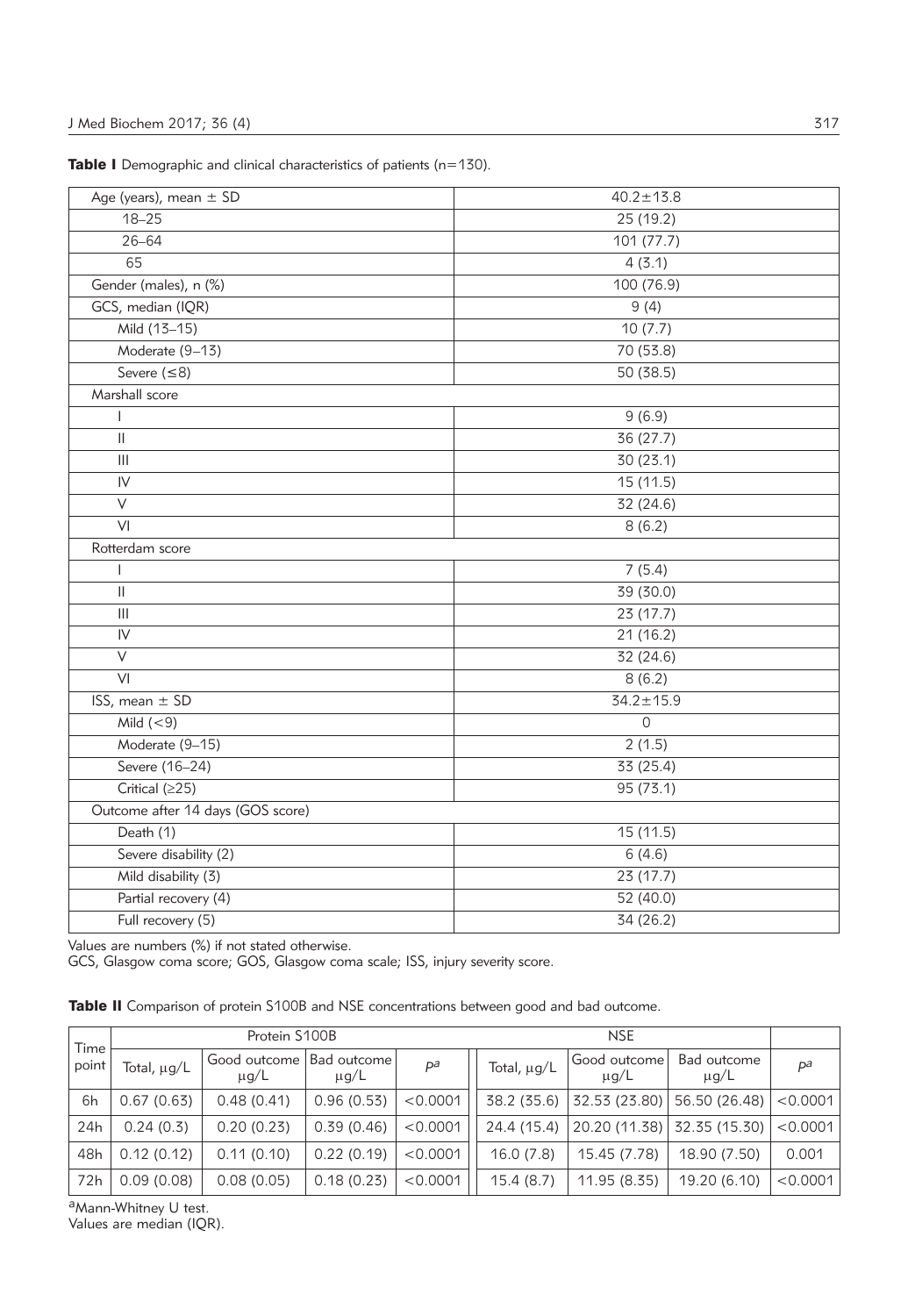Table III Area under the Receiver Operating Characteristic Curve (AUC) for protein S100B in the prediction of unfavorable outcome after traumatic brain injury.

| Variable              | <b>AUC</b> | <b>SE</b> | 95% CI      | р        |
|-----------------------|------------|-----------|-------------|----------|
| S <sub>100</sub> B 6h | 0.768      | 0.044     | 0.681-0.854 | < 0.0001 |
| S100B 24h             | 0.788      | 0.043     | 0.704-0.873 | < 0.0001 |
| S100B 48h             | 0.747      | 0.047     | 0.654-0.839 | < 0.0001 |
| S100B 72h             | 0.786      | 0.047     | 0.693-0.879 | < 0.0001 |
| NSE 6h                | 0.746      | 0.044     | 0.659-0.833 | < 0.0001 |
| NSE 24h               | 0.739      | 0.047     | 0646-0.831  | < 0.0001 |
| NSE 48h               | 0.694      | 0.047     | 0.601-0.786 | < 0.0001 |
| NSE 72h               | 0.856      | 0.034     | 0.788-0.923 | < 0.0001 |

SE, standard error; CI, confidence interval.



**Figure 1** Receiver operating curves (ROC) of protein S100B 6 h, 24 h, 48 h and 72 h after TBI in the diagnosis of unfavorable outcome.

Areas under the ROC curves and c-statistics analysis of protein S100B and neuron specific enolase (at four different time points) for prediction of mortality were presented in *Table V*. Protein S100B showed good predictive ability for prediction of mortality after 14 days from TBI (AUCs 0.8–0.9, p<0.0001). However, NSE showed good predictive ability only when measured at 72 hours from TBI (AUC 0.874, p<0.0001), similarly to prediction of unfavorable outcome. Optimal cut-off value of NSE at 72 h appeared to be  $> 16.2 \mu g/L$  with 100% sensitivity, 60.9% specificity and positive likelihood ratio 2.6.

Areas under the curves were compared between protein S100B and NSE in order to estimate which has better prognostic ability for prediction of unfavorable outcome 14 days after TBI (data not shown).



Figure 2 Receiver operating curves (ROC) of neuron specific enolase 6 h, 24 h, 48 h and 72 h after TBI in the diagnosis of unfavorable outcome.

Although both markers appeared to be useful in the prediction of unfavorable outcome, especially when measured at 72 h, protein S100B had higher areas under the curve than NSE for all time point measurements except at 72 h whereas NSE showed higher accuracy than S100B (AUCs, 0.856 *vs*. 0.786) (with borderline significance, p=0.053). Similarly, protein S100B had higher diagnostic potential to predict mortality 14 days after TBI than NSE at every time point of measurement. However, the observed difference had not reached a statistically significant level.

# **Discussion**

An assessment of brain injury severity as well as early determination of outcome after TBI, especially moderate and severe, are the priorities of a multidis-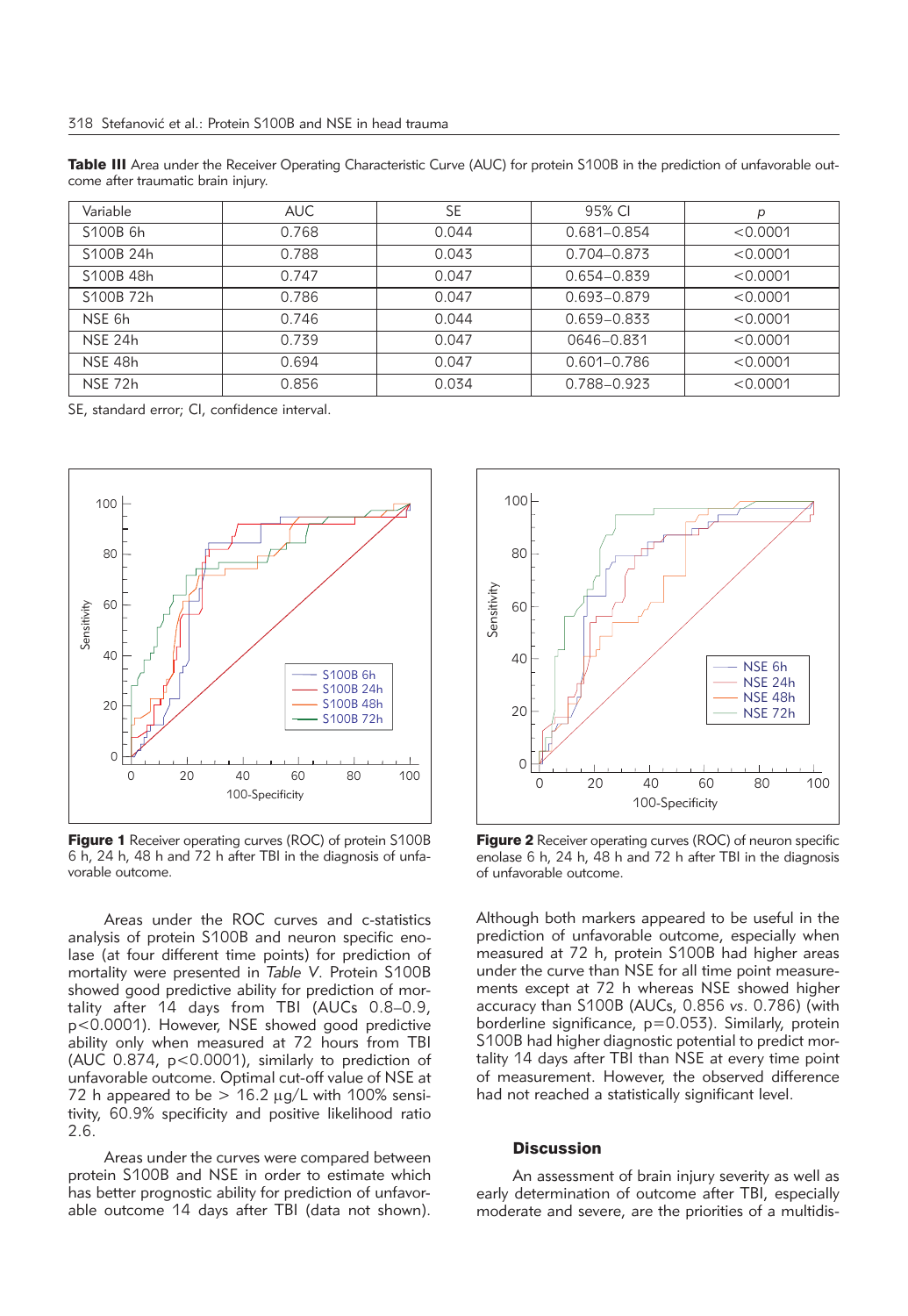Table IV Predictive performance of protein S100B and neuron specific enolase in the diagnosis of unfavorable outcome after traumatic brain injury.

| Marker         | Cut-off value $\mu$ g/L | Sensitivity (%) | Specificity (%) | $LR+$ | LR- | <b>PPV (%)</b> | NPV (%) |
|----------------|-------------------------|-----------------|-----------------|-------|-----|----------------|---------|
| S100B 6h       | > 0.695                 | 86.4            | 72.1            | 3.1   | 0.2 | 61.3           | 91.2    |
| S100B 24h      | > 0.258                 | 84.1            | 72.1            | 3.0   | 0.2 | 60.7           | 89.9    |
| S100B 48h      | > 0.162                 | 71.8            | 75.6            | 2.9   | 0.4 | 57.1           | 85.5    |
| S100B 72h      | > 0.113                 | 71.7            | 80.2            | 3.6   | 0.4 | 62.2           | 86.3    |
| NSE 6h         | > 42.4                  | 72.7            | 72.1            | 2.6   | 0.4 | 57.1           | 83.8    |
| <b>NSE 24h</b> | > 24.3                  | 81.8            | 65.1            | 2.4   | 0.3 | 54.6           | 87.5    |
| NSE 48h        | > 14.2                  | 92.3            | 46.5            | 1.7   | 0.2 | 43.9           | 93.0    |
| NSE 72h        | > 15.6                  | 94.9            | 72.1            | 3.4   | 0.1 | 60.7           | 96.9    |

LR, likelihood ratio; PPV, positive predictive value; NPV, negative predictive value.

Table V Area under the Receiver Operating Characteristic Curve (AUC) for protein S100B in the prediction of mortality after traumatic brain injury.

| Variable  | <b>AUC</b> | <b>SE</b> | 95% CI          | p        |
|-----------|------------|-----------|-----------------|----------|
| S100B 6h  | 0.810      | 0.07      | 0.732-0.874     | < 0.0001 |
| S100B 24h | 0.856      | 0.06      | 0.787-0.913     | < 0.0001 |
| S100B 48h | 0.860      | 0.06      | 0.787-0.916     | < 0.0001 |
| S100B 72h | 0.868      | 0.07      | $0.797 - 0.922$ | < 0.0001 |
| NSE 6h    | 0.675      | 0.07      | 0.587-0.754     | 0.011    |
| NSE 24h   | 0.776      | 0.07      | 0.695-0.844     | 0.0001   |
| NSE 48h   | 0.717      | 0.10      | 0.629-0.794     | 0.033    |
| NSE 72h   | 0.847      | 0.05      | $0.771 - 0.905$ | < 0.0001 |

SE, standard error; CI, confidence interval.

Table VI Diagnostic performance of protein S100B and neuron specific enolase in the prediction of mortality after traumatic brain injury.

| Marker                 | Cut-off value $\mu$ g/L | Sensitivity (%) | Specificity (%) | $LR+$ | LR- |
|------------------------|-------------------------|-----------------|-----------------|-------|-----|
| S100B 6h               | > 0.876                 | 86.7            | 74.8            | 3.4   | 0.2 |
| S100B 24h              | > 0.548                 | 73.3            | 87.8            | 6.0   | 0.3 |
| S100B 48h              | > 0.204                 | 90.0            | 75.7            | 3.7   | 0.1 |
| S <sub>100</sub> B 72h | > 0.327                 | 70.0            | 98.3            | 2.7   | 0.3 |
| NSE 6h                 | > 35                    | 93.3            | 46.1            | 1.7   | 0.1 |
| NSE 24h                | > 34.2                  | 73.3            | 82.6            | 4.2   | 0.3 |
| NSE 48h                | > 32.5                  | 50.0            | 96.5            | 3.6   | 0.5 |
| NSE 72h                | > 16.2                  | 100.0           | 60.9            | 2.6   | 0.0 |

LR, likelihood ratio; PPV, positive predictive value; NPV, negative predictive value.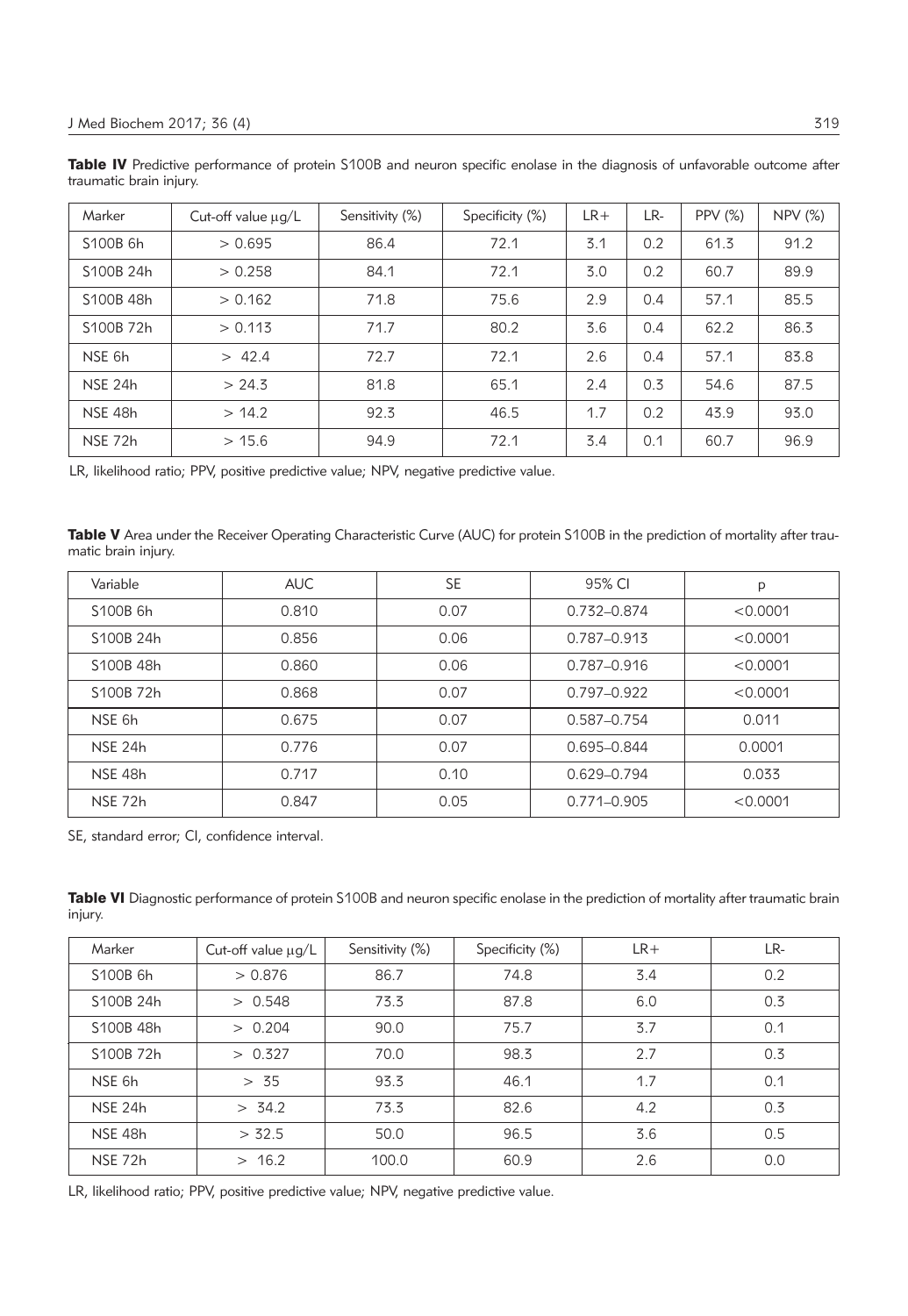ciplinary medical team engaged in the complex intensive treatment of these patients.

Neuron specific enolase and protein S100B are the most commonly studied markers. Measurement of their serum and CSF concentrations after brain injury makes them trustworthy indicators of the brain injury level and enables prediction of the outcome  $(12-14)$ .

Based on a study by Pleines et al. (15), both markers have diagnostic and prognostic significance. Protein S100B provides information on the extensiveness of the injury and post-injury outcome, while NSE is a better indicator of neuroinflammation in patients with very severe brain injury. Our intent was to analyze the prognostic values of serum NSE and protein S100B levels in polytraumatized patients with the associated TBI, with special focus on their role in the prediction of an early neurological outcome on day 14 following the brain injury. Critical injuries were found in 95 patients (73.1%) whose mean Injury Severity Score was  $34.2 \pm 15.9$ , and who experienced moderate brain injury and mean GCS 9. According to the early functional neurological outcome measured by the Glasgow outcome scoring system on day 14 after the brain injury, our patients were divided into two groups: 1) patients with poor outcome (GOS 1–3), and 2) patients with good outcome (GOS 4,5). There were 44 (33.8%) patients with poor outcome (GOS 1–3) after day 14, out of which 15 (11.5%) died (GOS1), while 86 (66.2%) patients had good functional outcome (GOS 4,5). The study demonstrated significant dynamic changes in the concentrations of both markers through all time intervals.

Maximal protein S100B concentration was reported at 6 h after the injury, with additional slow release in the following two days and continuously elevated values in patients with poor outcome. In comparison to patients with good outcome, these values were significantly higher (p<0.0001) at all 4 time intervals. Secondary increase in protein S100B concentration at 72 h of the injury was recorded in patients who died (GOS 1). Similar dynamics of changes in protein S100B concentrations were shown by Thelin et al. (16, 17) and Raabe et al. (18) in their studies. These authors reported higher serum protein S100B concentrations or secondary peaks which correlated with computerized tomography findings and with poor long-term neurological outcome in patients with moderate and severe TBI. Similar results are found also in the meta-analysis of Mercier et al. (19). Elevated serum concentrations or secondary peaks might suggest development of secondary cerebral lesions in neurotraumatized patients. Increased serum protein S100B concentrations in peripheral circulation, without any apparent pathology verified by computerized tomography, could be valuable indicators of mild brain injury. The presence of protein S100B in peripheral circulation indicates to hematoencephalic barrier malfunction, and therefore it may be a marker of hematoencephalic barrier dysfunction or its higher permeability (20, 21).

Our study showed that maximal NSE concentrations were also found at 6 h after the injury. These initially high concentrations were significantly higher in patients with poor outcome. After a 6 h interval, a somewhat slower fall of NSE concentration was noted, with still significantly higher concentrations in patients with GOS 1–3, and with a secondary rise in concentrations on day 3, i.e. 72 hours after the brain injury in patients with poor outcome (GOS 1–3). Long-term increased NSE concentrations were monitored in patients with poor outcome with a secondary NSE peak. Such dynamics of changes was not recorded in the group of patients with good outcome (GOS 4,5). Secondary increase of NSE, on day 3 after the brain injury, may suggest the development of a secondary cerebral lesion or lethal outcome, which was confirmed by Raabe and Thelin (17, 18), as well as by Cheng et al. (12) in their meta-analysis.

According to the latest report made by Thelin et al. (22), the effects of multiple traumas on protein S100B levels were limited to the initial 12 hours after the injury, while the effect on NSE was much more intensive and significantly longer (up to 30 hours). Thelin et al. (23) mention that serum protein S100B levels are a very useful marker of the brain tissue 'future condition' in TBI.

It is intriguing that the levels of neuro-biomarkers were, at every time point, significantly higher in the group of patients who experienced poor outcome (GOS 1–3) than in those with good outcome (GOS 4,5) on day 14 after TBI. ROC curve defined NSE as a sensitive predictive marker of poor outcome and protein S100B as a specific predictive marker of mortality.

# Conclusion

Both markers have good predictive ability. While NSE provides better discriminative potential for predicting poor outcome (poor vs. good outcome), protein S100B is a specific mortality predictor.

# Conflict of interest statement

The authors stated that they have no conflicts of interest regarding the publication of this article.